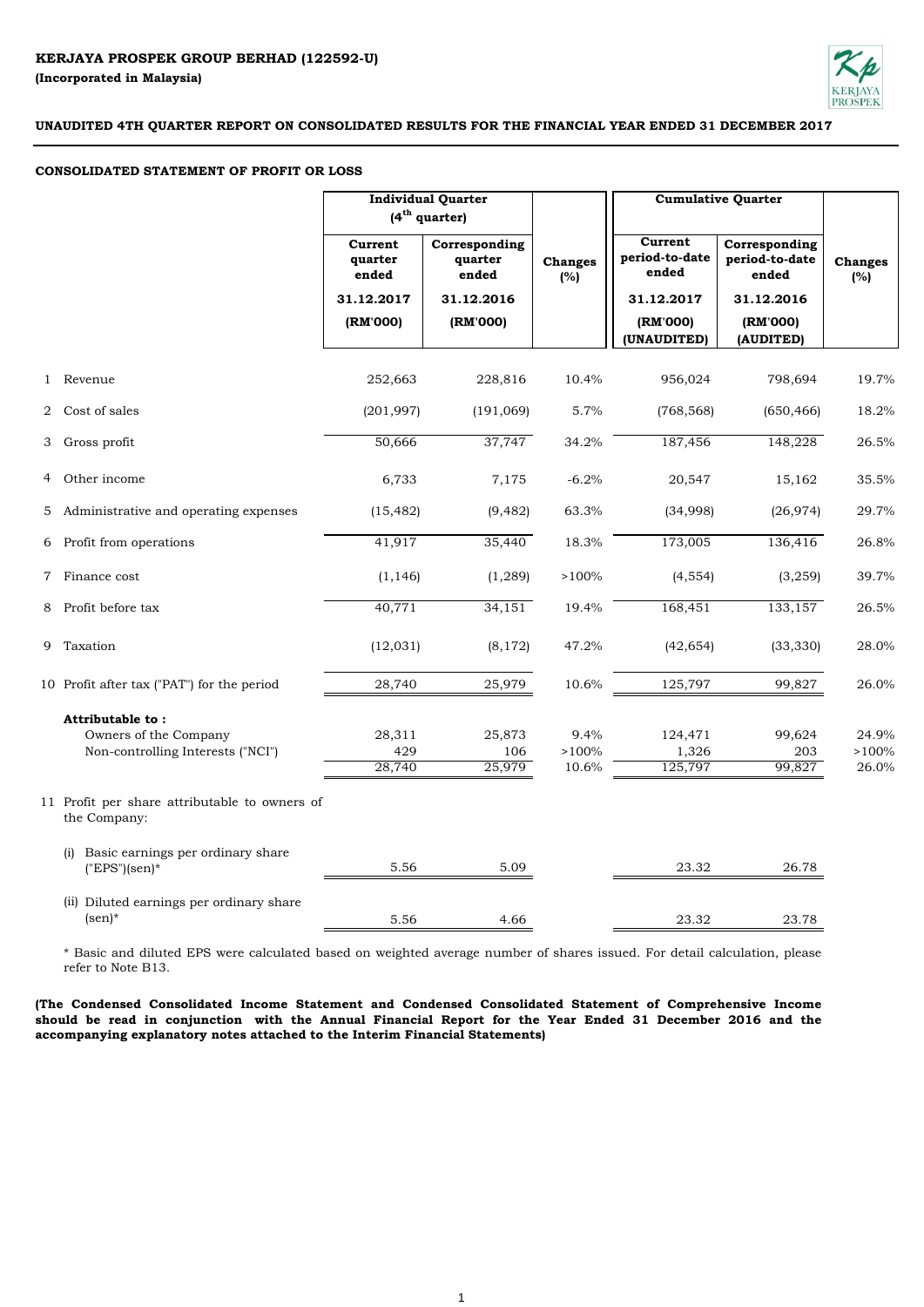

## **CONSOLIDATED STATEMENT OF PROFIT OR LOSS AND OTHER COMPREHENSIVE INCOME**

|   |                                            | <b>Individual Quarter</b>                          |                                                             |                                                                             | <b>Cumulative Quarter</b>                                                       |
|---|--------------------------------------------|----------------------------------------------------|-------------------------------------------------------------|-----------------------------------------------------------------------------|---------------------------------------------------------------------------------|
|   |                                            | Current quarter<br>ended<br>31.12.2017<br>(RM'000) | Corresponding<br>quarter<br>ended<br>31.12.2016<br>(RM'000) | Current<br>period-to-date<br>ended<br>31.12.2017<br>(RM'000)<br>(UNAUDITED) | Corresponding<br>period-to-date<br>ended<br>31.12.2016<br>(RM'000)<br>(AUDITED) |
|   |                                            |                                                    |                                                             |                                                                             |                                                                                 |
|   | 1 PAT for the period                       | 28,740                                             | 25,979                                                      | 125,797                                                                     | 99,827                                                                          |
| 2 | Other Comprehensive Expense:               |                                                    |                                                             |                                                                             |                                                                                 |
|   | - Foreign currency translation differences | (331)                                              | (3)                                                         | 576                                                                         | 28                                                                              |
| 3 | Total comprehensive income for the period  | 28,409                                             | 25,976                                                      | 126,373                                                                     | 99,855                                                                          |
|   | <b>Attributable to:</b>                    |                                                    |                                                             |                                                                             |                                                                                 |
|   | Owners of the Company                      | 27,980                                             | 25,870                                                      | 125,047                                                                     | 99,652                                                                          |
|   | Non-controlling Interests ("NCI")          | 429                                                | 106                                                         | 1,326                                                                       | 203                                                                             |
|   |                                            | 28,409                                             | 25,976                                                      | 126,373                                                                     | 99,855                                                                          |

(The Condensed Consolidated Income Statement and Condensed Consolidated Statement of Comprehensive Income should be read in conjunction with the Annual Financial Report for the Year Ended 31 December 2016 and the accompanying explanatory notes **attached to the Interim Financial Statements)**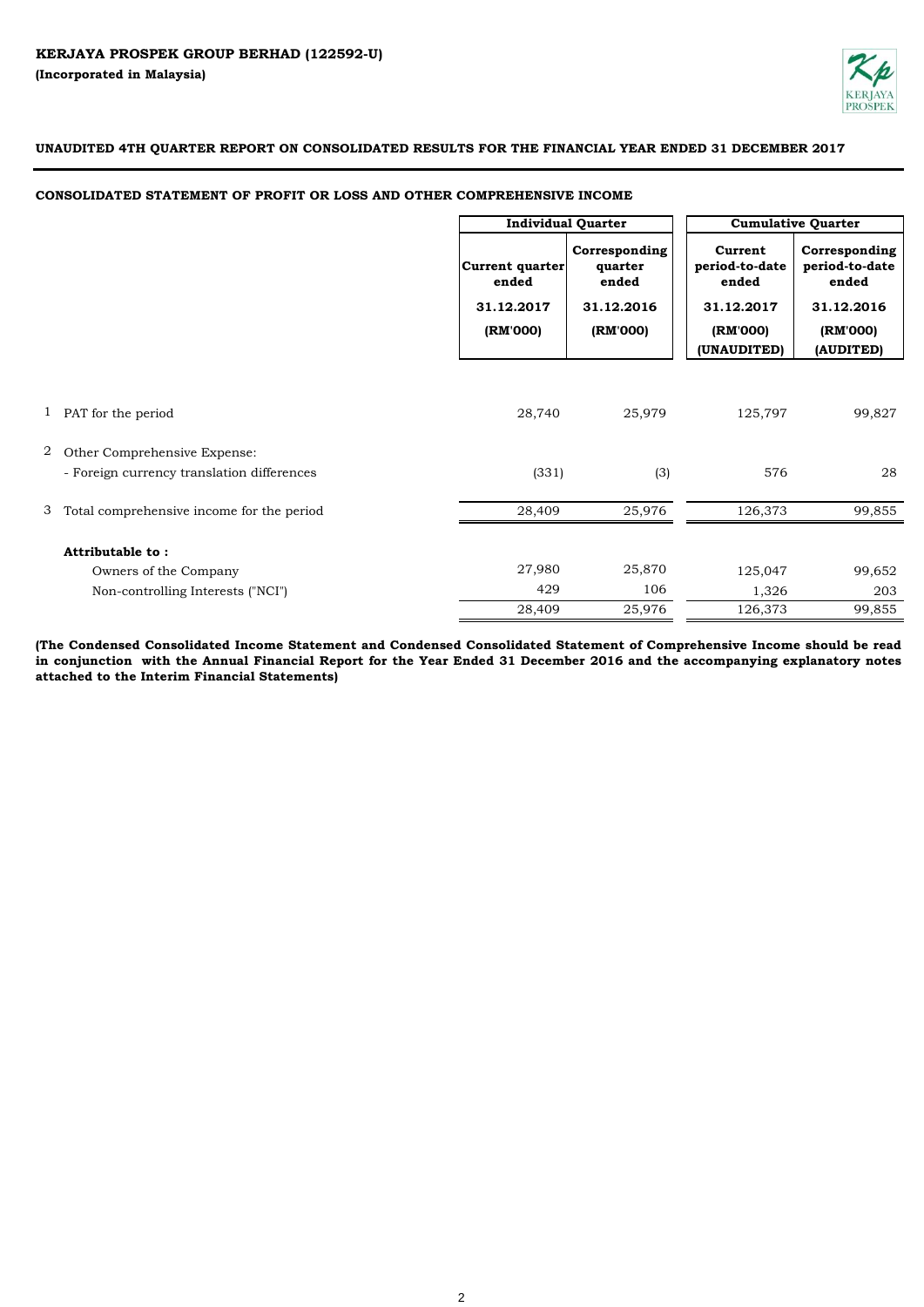

642,658 254,533

# **UNAUDITED 4TH QUARTER REPORT ON CONSOLIDATED RESULTS FOR THE FINANCIAL YEAR ENDED 31 DECEMBER 2017**

## **CONSOLIDATED STATEMENT OF FINANCIAL POSITION**

|                                                      |                     | As at<br>31.12.2017<br>(RM'000)<br>(UNAUDITED) | As at<br>31.12.2016<br>(RM'000)<br>(AUDITED) |
|------------------------------------------------------|---------------------|------------------------------------------------|----------------------------------------------|
| <b>ASSETS</b>                                        |                     |                                                |                                              |
| <b>Non-Current Assets</b>                            |                     |                                                |                                              |
| Property, Plant and Equipment                        |                     | 144,982                                        | 118,056                                      |
| <b>Investment Properties</b>                         |                     | 5,142                                          | 7,475                                        |
| Other Investments                                    |                     | 13,069                                         | 43                                           |
| Intangible Assets                                    |                     | 353,186                                        | 353,224                                      |
| <b>Trade Receivables</b>                             |                     | 136,197                                        | 82,341                                       |
| Deferred tax assets                                  |                     | 570                                            |                                              |
|                                                      |                     | 653,146                                        | 561,139                                      |
| <b>Current Assets</b>                                |                     |                                                |                                              |
| Inventories                                          |                     | 82,197                                         | 70,447                                       |
| Trade and other receivables                          |                     | 238,617                                        | 265,656                                      |
| Accrued billings due to property development         |                     |                                                | 6,886                                        |
| Tax Recoverable                                      |                     | 2,956                                          | 1,124                                        |
| Other current assets                                 |                     | 33,325                                         | 19,750                                       |
| Fixed Deposits and Quoted Unit Trust                 |                     | 134,732                                        | 60,940                                       |
| Cash and Bank Balances                               |                     | 50,683                                         | 71,498                                       |
|                                                      |                     | 542,510                                        | 496,301                                      |
|                                                      | <b>TOTAL ASSETS</b> | 1,195,656                                      | 1,057,440                                    |
| <b>EQUITY AND LIABILITIES</b>                        |                     |                                                |                                              |
| Equity Attributable to Equity Holders of the Company |                     |                                                |                                              |

# Share Premium Share Capital

| Share Premium                                     |         | 330,009 |
|---------------------------------------------------|---------|---------|
| Redeemable Convertible Preference Shares ("RCPS") |         | 36,523  |
| Other Reserves                                    | 900     | 324     |
| <b>Retained Profits</b>                           | 234,098 | 140,444 |
|                                                   | 877,656 | 761,833 |
| <b>Non-controlling Interests</b>                  | 1.859   | 533     |
| <b>Total Equity</b>                               | 879,515 | 762,366 |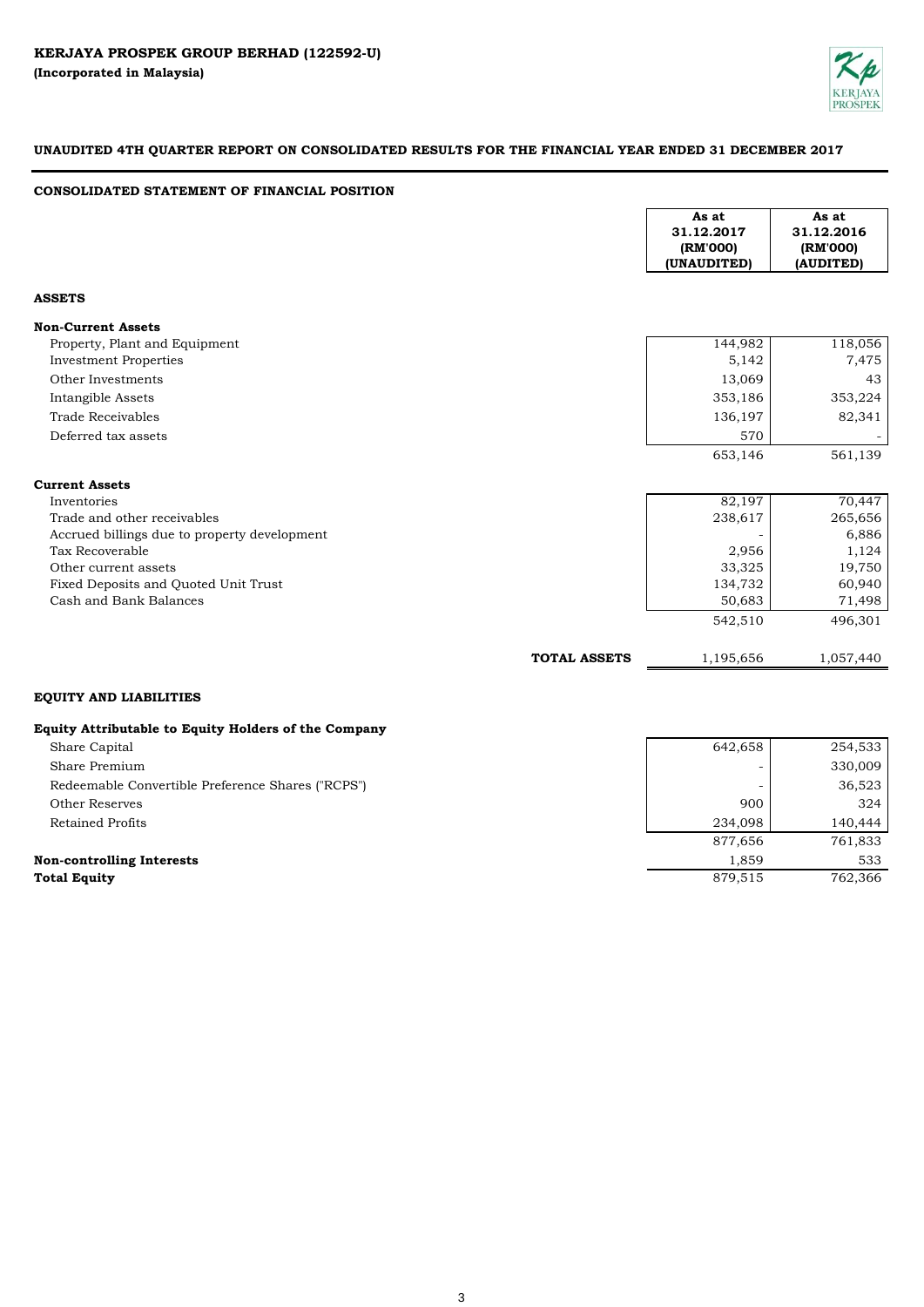

# **CONSOLIDATED STATEMENT OF FINANCIAL POSITION (CONT'D)**

|                                                                 | As at<br>31.12.2017<br>(RM'000)<br>(UNAUDITED) |           | As at<br>31.12.2016<br>(RM'000)<br>(AUDITED) |
|-----------------------------------------------------------------|------------------------------------------------|-----------|----------------------------------------------|
| <b>Non-Current Liabilities</b>                                  |                                                |           |                                              |
| Trade and other payables                                        |                                                | 49,017    | 39,012                                       |
| Deferred tax liabilities                                        |                                                | 8,406     | 6,602                                        |
|                                                                 |                                                | 57,423    | 45,614                                       |
| <b>Current Liabilities</b>                                      |                                                |           |                                              |
| Trade and other payables                                        |                                                | 145,903   | 163,450                                      |
| Other current liabilities                                       |                                                | 87,431    | 73,281                                       |
| Progress billings in respect of property development            |                                                | 14,915    |                                              |
| RCPS - liability component                                      |                                                |           | 2,105                                        |
| <b>Borrowings</b>                                               |                                                |           | 4,836                                        |
| Provision for Taxation                                          |                                                | 10,469    | 5,788                                        |
|                                                                 |                                                | 258,718   | 249,460                                      |
| <b>Total Liabilities</b>                                        |                                                | 316,141   | 295,074                                      |
| TOTAL EQUITY AND LIABILITIES                                    |                                                | 1,195,656 | 1,057,440                                    |
| Net assets per share attributable to owners of the Company (RM) |                                                | 1.55      | 1.50                                         |

(The Condensed Consolidated Statement of Financial Position should be read in conjunction with the Annual Financial Report **for the Year Ended 31 December 2016 and the accompanying explanatory notes attached to the Interim Financial Statements)**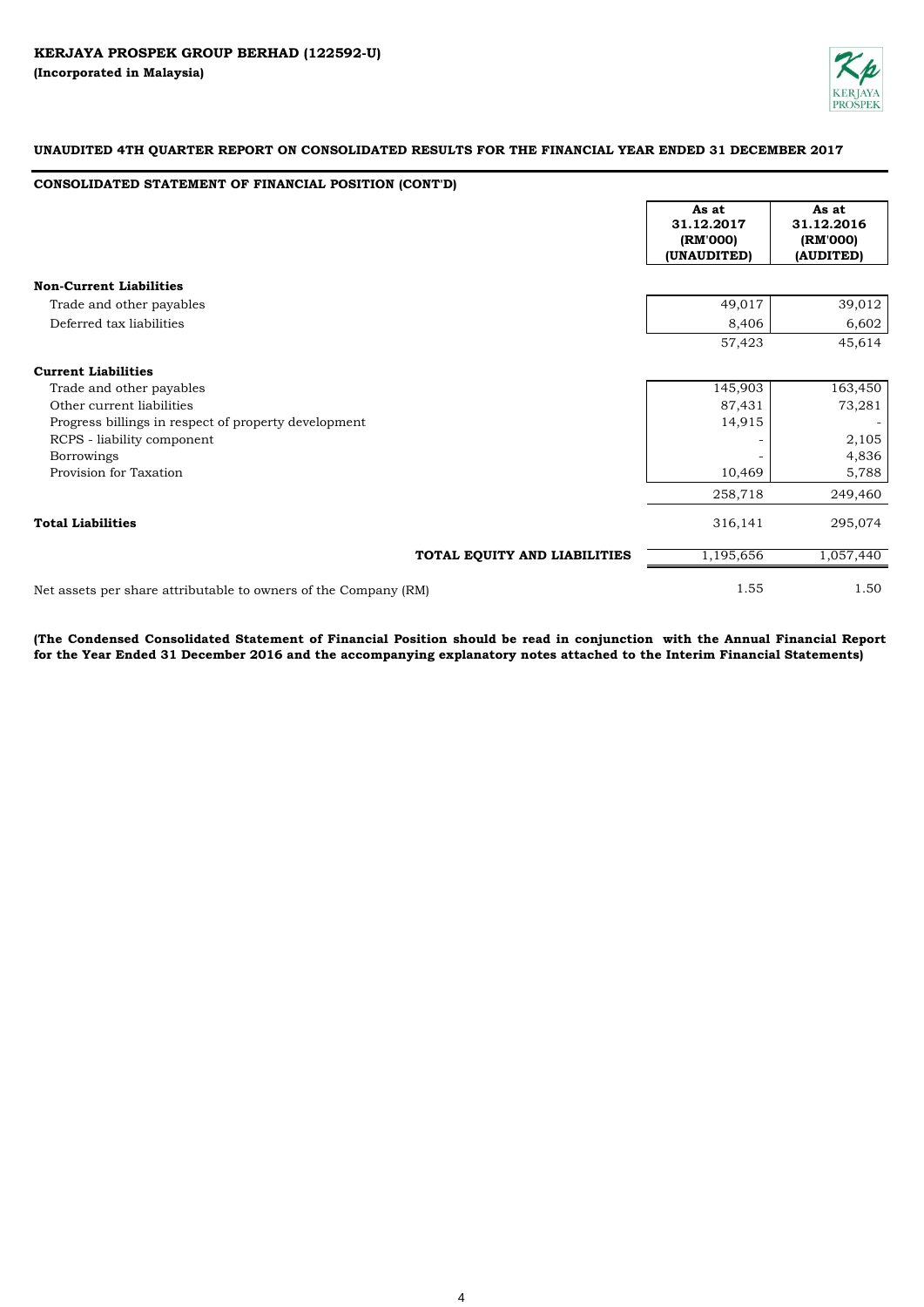

### **CONSOLIDATED STATEMENTS OF CHANGES IN EQUITY**

|                                                                                                                                        |                                          | Attributable to Equity Holders of the Company  |                                           |                              |                                                    |                                                                |                                      |
|----------------------------------------------------------------------------------------------------------------------------------------|------------------------------------------|------------------------------------------------|-------------------------------------------|------------------------------|----------------------------------------------------|----------------------------------------------------------------|--------------------------------------|
|                                                                                                                                        |                                          | -- Non-Distributable -------------------       |                                           |                              |                                                    |                                                                |                                      |
|                                                                                                                                        | <b>Share</b><br>Capital<br><b>RM'000</b> | <b>Share</b><br>Premium $(1)$<br><b>RM'000</b> | Other<br><b>Reserves</b><br><b>RM'000</b> | <b>RCPS</b><br><b>RM'000</b> | <b>Retained</b><br><b>Profits</b><br><b>RM'000</b> | <b>Non</b><br>Controlling<br><b>Interests</b><br><b>RM'000</b> | <b>Total Equity</b><br><b>RM'000</b> |
| <b>12 MONTHS PERIOD ENDED 31</b><br><b>DECEMBER 2017</b>                                                                               |                                          |                                                |                                           |                              |                                                    |                                                                |                                      |
| Balance as at 1 January 2017                                                                                                           | 254,533                                  | 330,009                                        | 324                                       | 36,523                       | 140,444                                            | 533                                                            | 762,366                              |
| Total Comprehensive Income for the<br>year                                                                                             |                                          |                                                | 576                                       |                              | 124,471                                            | 1,326                                                          | 126,373                              |
| Dividend paid                                                                                                                          |                                          |                                                | $\overline{\phantom{a}}$                  |                              | (30, 817)                                          |                                                                | (30, 817)                            |
| Issuance of shares pursuant to<br>- Warrants exercised<br>- Conversion of RCPS                                                         | 18,975<br>38,680                         | 461                                            |                                           | (36, 523)                    |                                                    |                                                                | 19,436<br>2,157                      |
| Effects from adoption of Companies Act 2016                                                                                            | 330,470                                  | (330, 470)                                     | $\qquad \qquad -$                         |                              |                                                    |                                                                |                                      |
| Balance as at 31 December 2017                                                                                                         | 642,658                                  | $\equiv$                                       | 900                                       |                              | 234,098                                            | 1,859                                                          | 879,515                              |
| <b>12 MONTHS PERIOD ENDED 31</b><br><b>DECEMBER 2016</b>                                                                               |                                          |                                                |                                           |                              |                                                    |                                                                |                                      |
| Balance as at 1 January 2016                                                                                                           | 45,862                                   | 374                                            | 296                                       |                              | 61,787                                             |                                                                | 108,319                              |
| Total Comprehensive Income for the<br>period                                                                                           |                                          |                                                | 28                                        |                              | 98,936                                             | 203                                                            | 99,167                               |
| Dividend paid                                                                                                                          |                                          |                                                |                                           |                              | (20, 279)                                          |                                                                | (20, 279)                            |
| Issuance of shares pursuant to<br>- Warrants exercised<br>- Acquisition of subsidiaries<br>- Private Placement<br>- Conversion of RCPS | 1,723<br>18,448<br>50,000<br>138,500     | 1,310<br>24,352<br>125,200<br>182,820          |                                           | 357,843<br>(321, 320)        |                                                    | 330                                                            | 3,033<br>400,973<br>175,200          |
| Share issuance expenses                                                                                                                |                                          | (4,047)                                        |                                           |                              |                                                    |                                                                | (4,047)                              |
| Balance as at 31 December 2016                                                                                                         | 254,533                                  | 330,009                                        | 324                                       | 36,523                       | 140,444                                            | 533                                                            | 762,366                              |

#### **Note**

<sup>(1)</sup> Effective from 31 January 2017, the new Companies Act 2016 ("the Act") abolished the concept of authorised share capital and par value of share capital. Consequently, the credit balance of the share premium becomes part of the Company's share capital pursuant to the transitional provision set out in Section 618(2) of the Act. Nothwithstanding this provision, the Company may within 24 months from the commencement of the Act, use this amount for the purposes as set out in Section 618(3) of the Act. There is no impact on the numbers of ordinary shares in issue or the relative entitlement of any of the members as a result of this transition.

(The Condensed Consolidated Statements of Changes in Equity should be read in conjunction with the Annual Financial Report for **the Year Ended 31 December 2016 and the accompanying explanatory notes attached to the Interim Financial Statements)**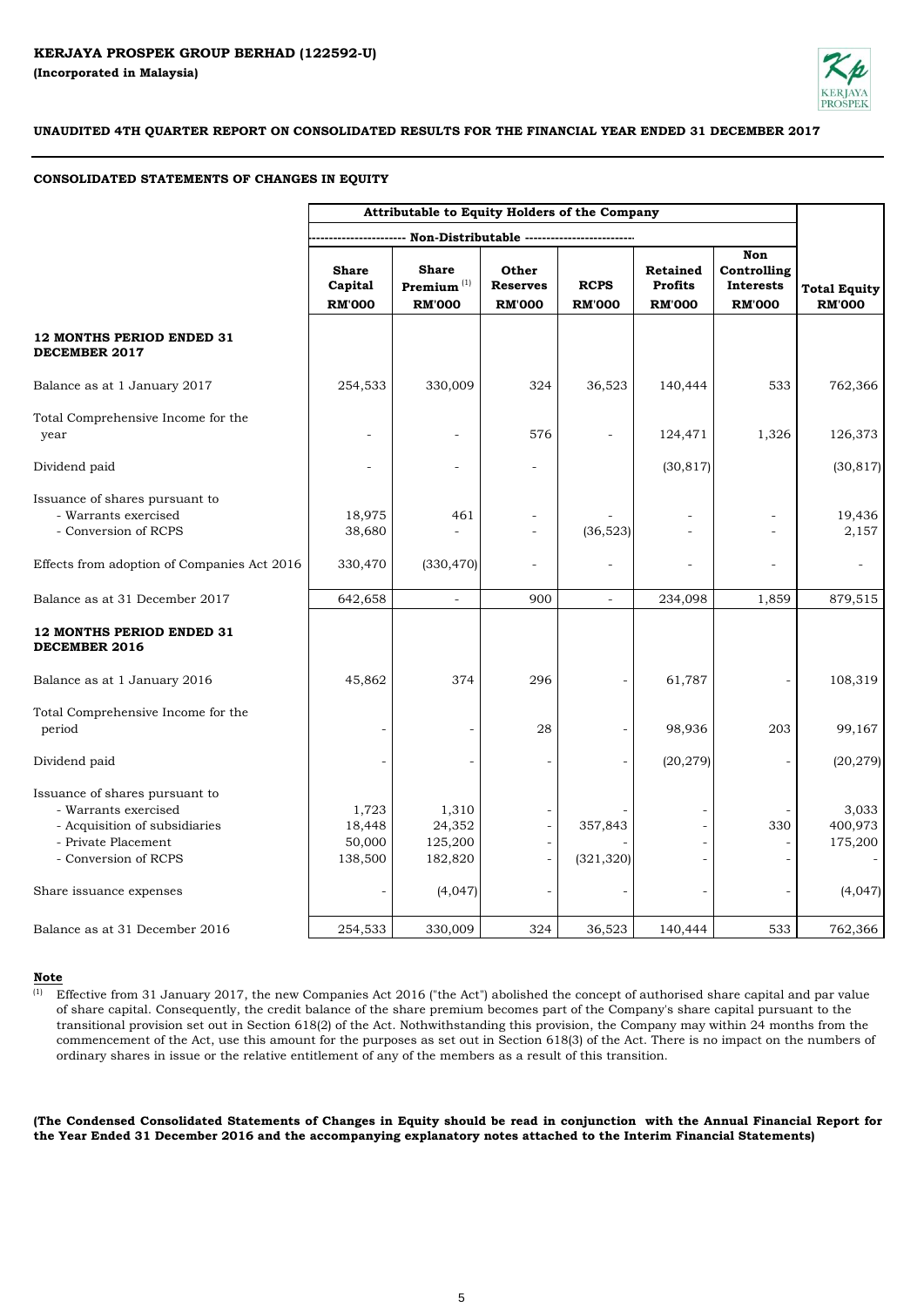

## **CONSOLIDATED CASHFLOW STATEMENT**

|                                                                                     | Current<br>period-to-date<br>ended<br>31.12.2017<br>(RM'000) | Corresponding<br>period-to-date<br>ended<br>31.12.2016<br>(RM'000) |
|-------------------------------------------------------------------------------------|--------------------------------------------------------------|--------------------------------------------------------------------|
|                                                                                     | (UNAUDITED)                                                  | (AUDITED)                                                          |
| CASH FLOWS FROM OPERATING ACTIVITIES                                                |                                                              |                                                                    |
| Profit before tax                                                                   | 168,451                                                      | 133,157                                                            |
| Adjustment for:                                                                     |                                                              |                                                                    |
| Amortisation and depreciation of property, plant and equipments                     | 24,039                                                       | 25                                                                 |
| Non-cash items                                                                      | 6,523                                                        | 7,015                                                              |
| Operating Profit Before Working Capital Changes                                     | 199,013                                                      | 140,197                                                            |
| Changes in working capital:                                                         |                                                              |                                                                    |
| Net change in operating assets<br>Net change in operating liabilities               | (22, 603)<br>(4,210)                                         | (36, 359)<br>(8,634)                                               |
| Net Cash Generated from Operations                                                  | 172,200                                                      | 95,204                                                             |
| Interest received                                                                   | 4,395                                                        | 3,323                                                              |
| Interest paid                                                                       | (91)                                                         | (876)                                                              |
| Income tax refund                                                                   |                                                              | 9                                                                  |
| Income tax paid                                                                     | (39, 805)                                                    | (30, 326)                                                          |
| Net Cash Generated from / (Used in) Operating Activities                            | 136,699                                                      | 67,334                                                             |
| CASH FLOW USED IN INVESTING ACTIVITIES                                              |                                                              |                                                                    |
| Acquisition of property, plant and equipment                                        | (53, 317)                                                    | (71, 256)                                                          |
| Acquisition of investment properties                                                | (5,338)                                                      |                                                                    |
| Acquisition of quoted shares                                                        | (15, 567)                                                    | (3,750)                                                            |
| Acquisition of intangible assets                                                    |                                                              | (84)                                                               |
| Acquisition of subsidiaries, net of cash acquired (Note 1)                          |                                                              | (19,087)                                                           |
| Proceeds from disposal of property, plant and equipments                            | 7,451                                                        |                                                                    |
| Net Cash Used In Investing Activities                                               | (66, 771)                                                    | (94, 177)                                                          |
| CASH FLOW (USED IN)/GENERATED FROM FINANCING ACTIVITIES                             |                                                              |                                                                    |
| Proceeds from issuance of shares                                                    |                                                              | 172,876                                                            |
| Proceeds from exercise of warrants                                                  | 18,126                                                       | 1,310                                                              |
| Proceeds from issuance of ordinary shares to NCI                                    |                                                              | 330                                                                |
| Net drawdown/(repayment) of short term borrowing<br>Dividend paid during the period | (30, 817)                                                    | (422)<br>(20, 278)                                                 |
| Net Cash (Used In)/Generated From Financing Activities                              | (12, 691)                                                    | 153,816                                                            |
|                                                                                     |                                                              |                                                                    |
| NET INCREASE IN CASH AND CASH EQUIVALENTS                                           | 57,237                                                       | 126,973                                                            |
| EFFECT OF EXCHANGE RATE CHANGES                                                     | 576                                                          | 28                                                                 |
| CASH AND CASH EQUIVALENTS AT BEGINNING OF PERIOD                                    | 127,602                                                      | 601                                                                |
| CASH AND CASH EQUIVALENTS AT END OF PERIOD                                          | 185,415                                                      | 127,602                                                            |
| CASH AND CASH EQUIVALENTS AT END OF PERIOD CONSIST OF:                              |                                                              |                                                                    |
| Cash and Bank Balances                                                              | 50,683                                                       | 71,498                                                             |
| Fixed Deposits and Quoted Unit Trust                                                | 134,732                                                      | 60,940                                                             |
| Less: Short term borrowing                                                          |                                                              | (4, 836)                                                           |
|                                                                                     | 185,415                                                      | 127,602                                                            |

(The Condensed Consolidated Cashflow Statements should be read in conjunction with the Annual Financial Report for the Year **Ended 31 December 2016 and the accompanying explanatory notes attached to the Interim Financial Statements)**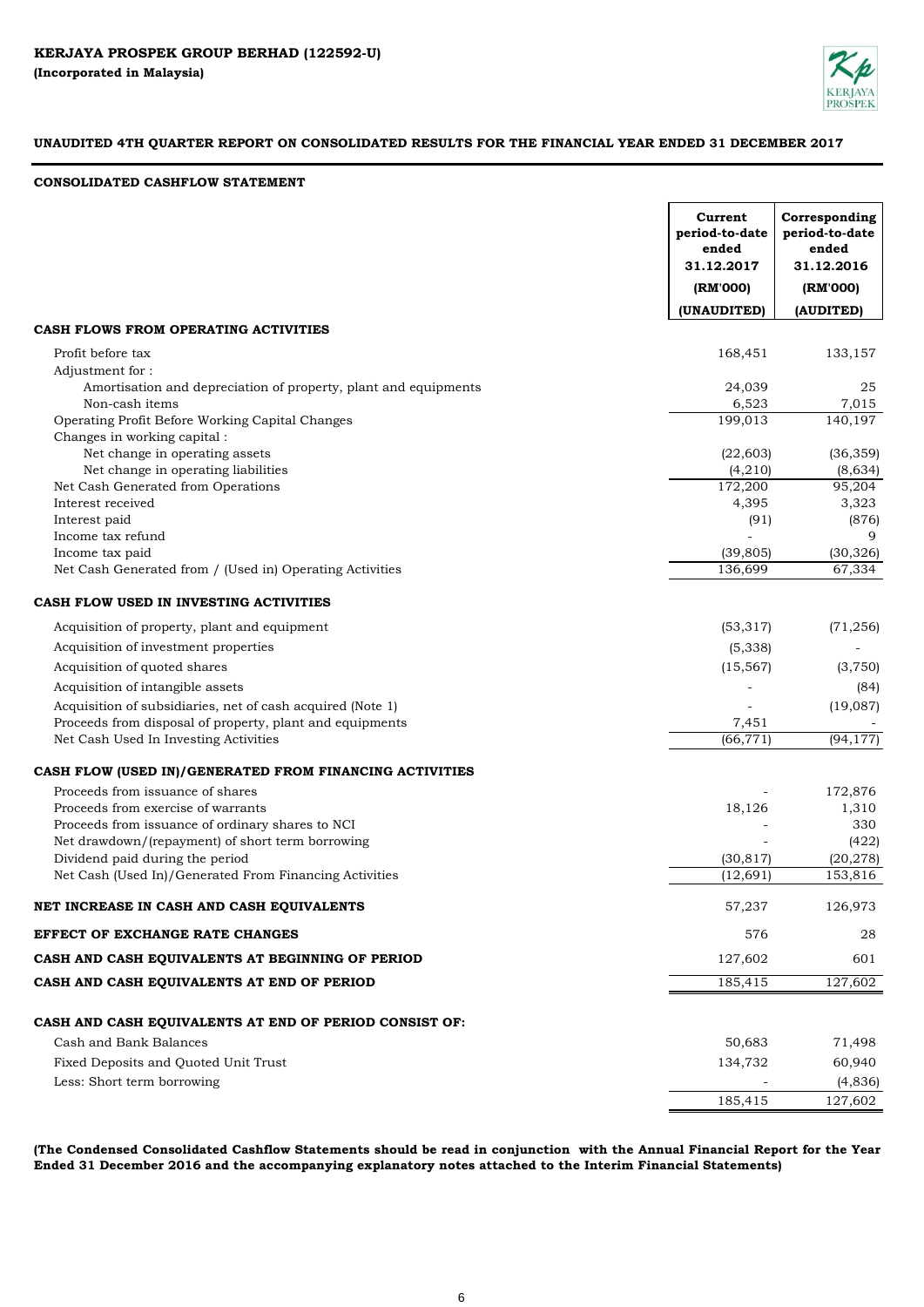

## **CONSOLIDATED CASHFLOW STATEMENT (CONT'D)**

Fair value for identifiable assets acquired and liabilities assumed as follows:

|                                  | (RM'000)   |
|----------------------------------|------------|
| <b>Fixed Assets</b>              | 52,823     |
| Deferred Tax Assets              | 1,719      |
| Cash and equivalents             | 36,113     |
| Trade Receivables                | 241,105    |
| Other Receivables and Prepayment | 30,150     |
| Other assets                     | 12         |
| Short-term Borrowings            | (421)      |
| Trade Payable and accrued        | (114, 807) |
| Other payables & accruals        | (15, 103)  |
| Income Tax Payable               | (4,360)    |
| Other liabilities                | (118, 885) |
| Deferred Tax                     | (3,480)    |
| Total net identifiable assets    | 104,866    |

## **Goodwill**

Goodwill was recognised as a result of the acquisitons as follow:

|                                        | (RM'000)   |
|----------------------------------------|------------|
| Total purchase consideration           | 458,000    |
| Less: value of net identifiable assets | (104, 866) |
|                                        | 353.134    |

The goodwill is attributable mainly to the skills and technical talent of the acquiree's work force and the synergies expected to be achieved from integrating the companies into the Group's existing construction business.

### **Note 1**

The cash outflow on the acquisition is as follow:

|                                                    | (RM'000)  |
|----------------------------------------------------|-----------|
| Purchase consideration satisfied by cash           | 55.200    |
| Cash and cash equivalents of subsidiaries acquired | (36, 113) |
| Net cash outflow of the group                      | 19.087    |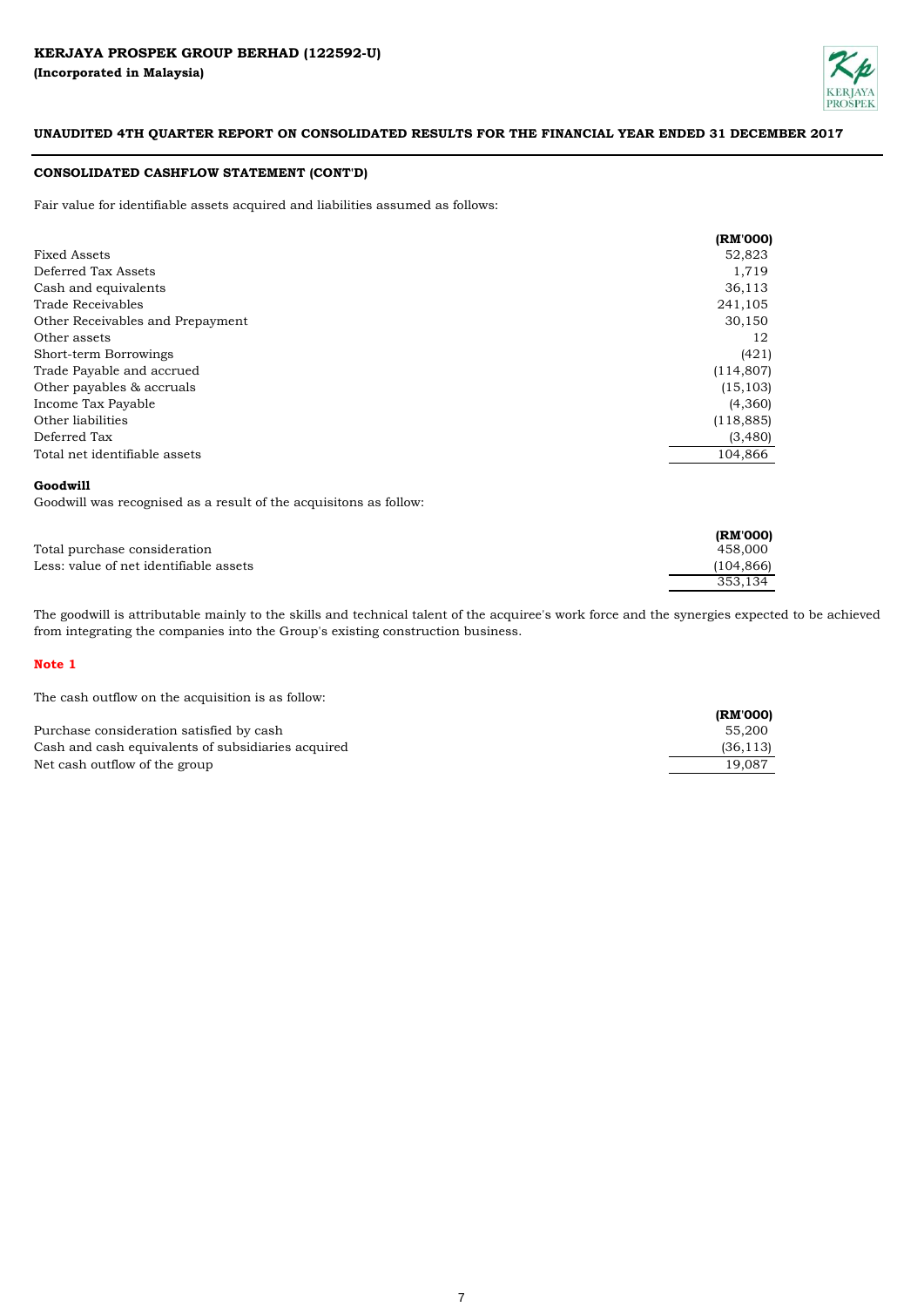

### **NOTES TO THE REPORTS**

## **EXPLANATORY NOTES PURSUANT TO MALAYSIAN FINANCIAL REPORTING STANDARD ("MFRS") 134, INTERIM FINANCIAL REPORTING**

#### **A1. Corporate Information**

Kerjaya Prospek Group Berhad is a public limited company incorporated and domiciled in Malaysia, and is listed on the Bursa Malaysia Securities Berhad. The registered office is located at No. 802, 8th Floor, Block C, Kelana Square, 17 Jalan SS7/26, 47301 Petaling Jaya, Selangor. The principal place of business is located at No.1, 2nd Floor, Bangunan One Wangsa, Jalan Wangsa Permai, Taman Wangsa Permai, 52200 Kuala Lumpur.

#### **A2. Malaysian Financial Reporting Standards ("MFRS")**

The interim financial reports of the Group are unaudited and have been prepared in accordance with the requirements of Malaysia Financial Reporting Standard ("MFRS") 134, Interim Financial Reporting issued by the Malaysia Accounting Standard Board ("MASB") and Paragraph 9.22 and Appndix 9B of the Main Market Lisitng Requirements of Bursa Malaysia Securities Berhad.

The interim financial reports should be read in conjunction with the audited financial statements of the Group for the financial year ended 31 December 2016.

The accounting policies and methods of computation adopted by the Group in these quarterly financial reports are consistent with those adopted in the most recent annual audited financial statements for the year ended 31 December 2016, except for the adoption of the following new and revised Standards and Amendments.

|                                                                                                                            | Effective for annual period beginning on or after |
|----------------------------------------------------------------------------------------------------------------------------|---------------------------------------------------|
| Description                                                                                                                |                                                   |
| Amendments to MFRS 112, Income Taxes - Recognition of Deferred<br>Tax assets for Unrealised Losses                         | 1st January 2017                                  |
| Amendments to MFRS 107, Statement of Cash Flows - Disclosure<br>Initiative                                                 | 1st January 2017                                  |
| Amendments to MFRS 12, Disclosure of Interest in Other Entities<br>(Annual Improvements to MFRS Standards 2014-2016 Cycle) | 1st January 2017                                  |
| Amendments to MFRS 2, Classification and Measurement of Share<br><b>Based Payment Transactions</b>                         | 1st January 2018                                  |
| MFRS 15, Revenue from Contracts with Customers and<br>clarifications to MFRS 15                                            | 1st January 2018                                  |
| Amendments to MFRS 4, Applying MFRS 9 Financial Instruments<br>with MFRS 4, Insurance Contracts                            | 1st January 2018                                  |
| Amendments to MFRS 140, Investment Property - Transfers of<br><b>Investment Property</b>                                   | 1st January 2018                                  |
| IC Interpretation 22, Foreign Currency Transactions and Advance<br>Consideration                                           | 1st January 2018                                  |
| MFRS 9, Financial Instruments                                                                                              | 1st January 2018                                  |
| Amendments to MFRS: Annual Improvements to MFRS Standards<br>2014-2016 Cycle                                               | 1st January 2018                                  |
| Amendment to MFRS 7, Financial Instruments: Disclosures -<br>Mandatory Effective Date of MFRS 9 and Transition Disclosure  | 1st January 2018                                  |
| MFRS 16, Lease                                                                                                             | 1st January 2019                                  |
| MFRS 17, Insurance Contracts                                                                                               | 1st January 2021                                  |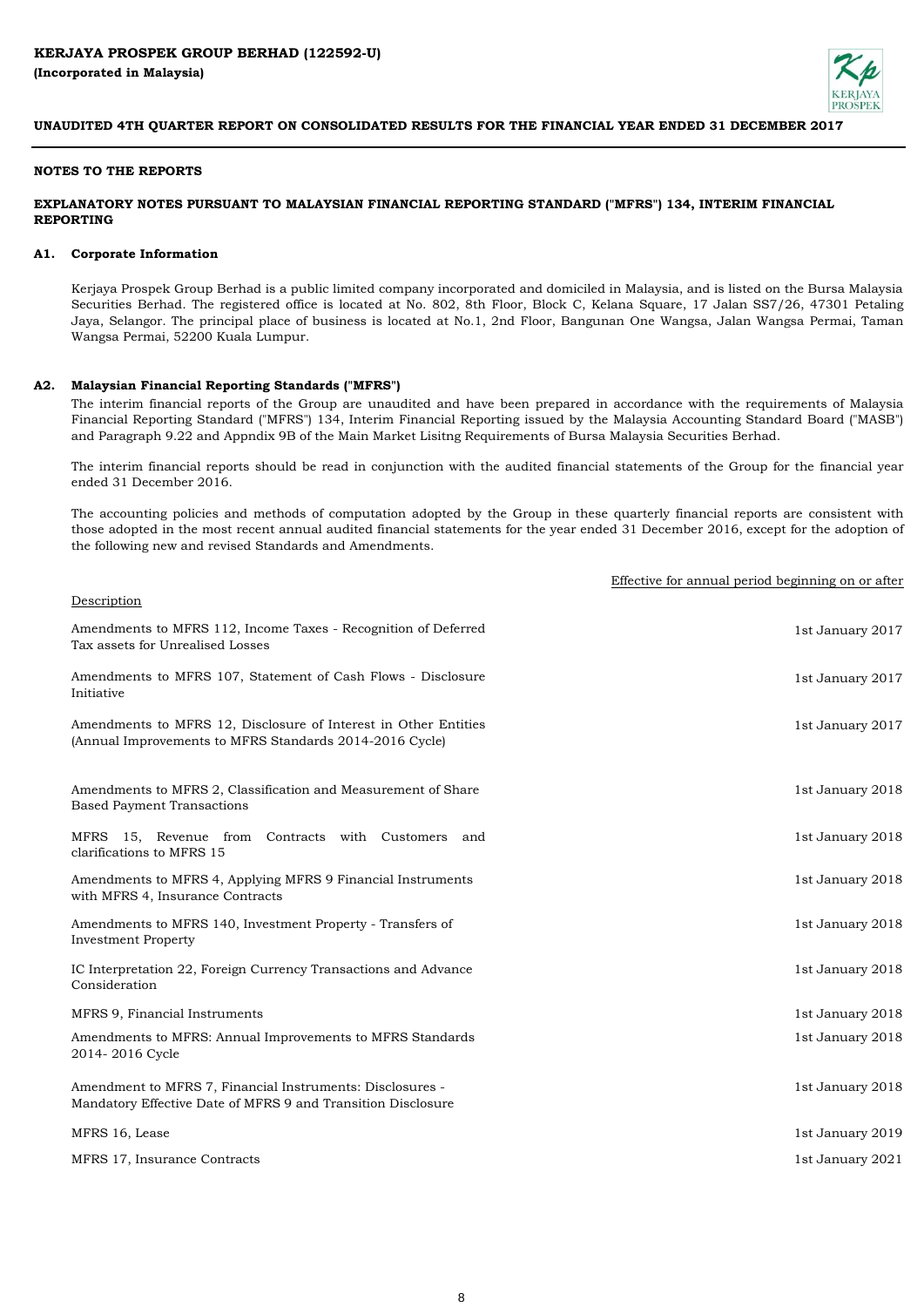

### **A3. Audit Report**

The audited financial statements for the preceding financial year ended 31 December 2016 were not subject to any qualification.

#### **A4. Seasonal or Cyclical Factors**

The principal business operations of the Group are not significantly affected by any seasonal or cyclical factors.

### **A5. Unusual Items**

There were no unusual items in the current quarter under review that affecting the assets, liabilities, equity, net income or cashflow of the Group.

#### **A6. Changes in Estimates**

There were no significant changes in estimates that have a material effect to the current quarter under review.

## **A7. Debt and Equity Securities**

Saved as disclosed below, there were no other issuance or repayment of debt and equity securities, share buy-backs, share cancellations, share held as treasury shares by the Group during the financial year ended 31 Dec 2016:-

(a) 22,120,993 new ordinary shares pursuant to the conversion of warrant 2007/2017. (b) 33,344,828 new ordinary shares pursuant to the conversion of RCPS.

There were balance warrants of 201,761 have not been converted and forfeited as at the expiry date.

#### **A8. Dividends Paid**

On 10 July 2017, the Board of Directors has approved a single-tier dividend of 5.5 sen per ordinary share in respect of the current financial year ending 31 December 2017. The total amount of RM30.82 million has been paid on 29 August 2017.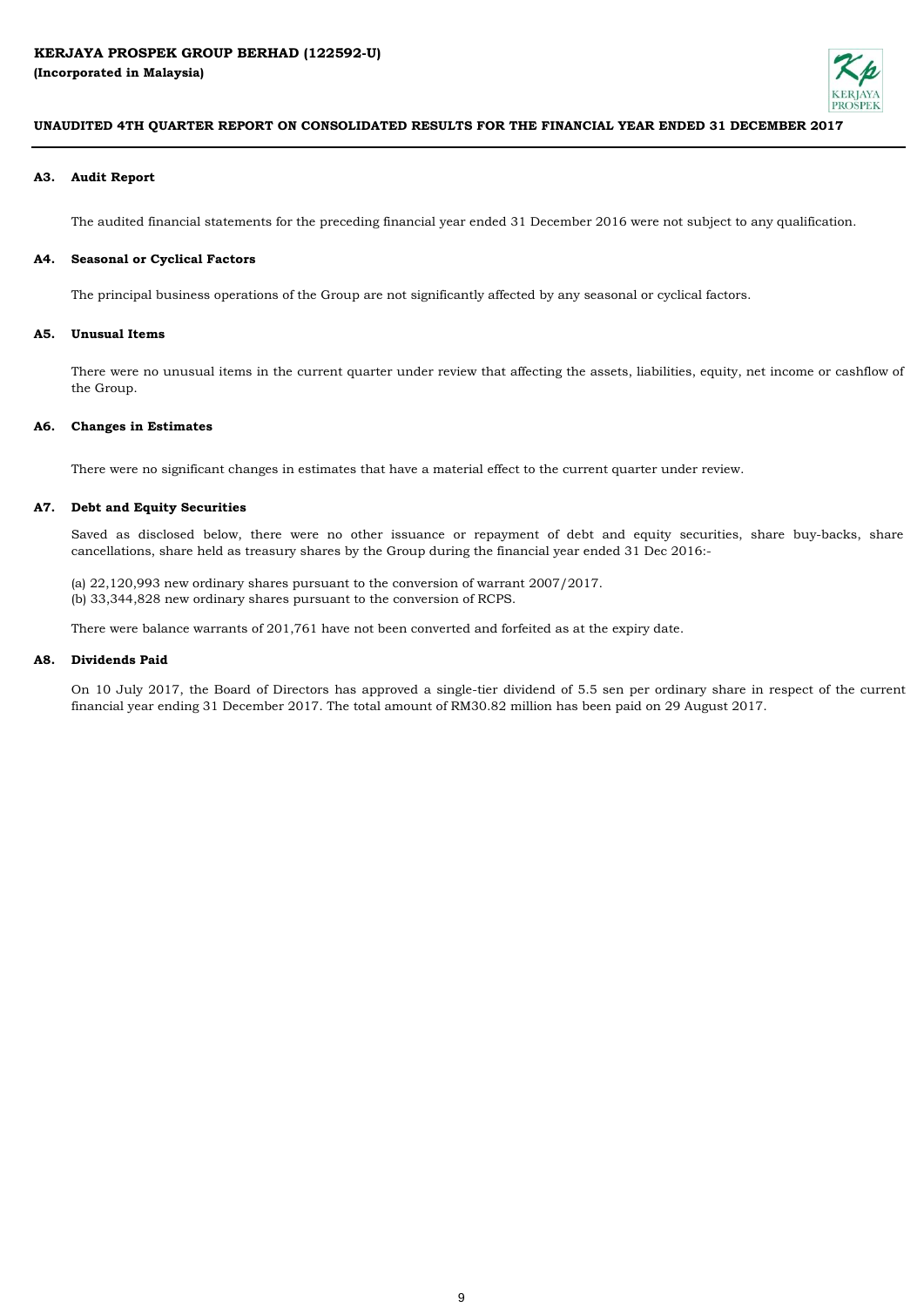

## **A9. Segmental Information**

# **FOR THE FINANCIAL YEAR ENDED 31 DECEMBER 2017**

| Property<br>Development<br>Manufacturing<br><b>Others</b><br>Elimination<br><b>Total</b><br>(RM'000)<br>(RM'000)<br>(RM'000)<br>(RM'000)<br>(RM'000) |  | Construction<br>(RM'000) |                                            |
|------------------------------------------------------------------------------------------------------------------------------------------------------|--|--------------------------|--------------------------------------------|
| 956,024<br>75,507<br>5,907<br>$\overline{\phantom{a}}$                                                                                               |  | 874,610                  | <b>External Revenue</b>                    |
| 1,083<br>(234, 437)<br>$\overline{\phantom{a}}$                                                                                                      |  | 233,354                  | Inter Group Revenue                        |
| 956,024<br>6,990<br>75,507<br>(234, 437)<br>2,195<br>14,990<br>124,471<br>51,523<br>(60, 142)                                                        |  | 1,107,964<br>115,905     | <b>RESULTS</b><br><b>Segmental Results</b> |
|                                                                                                                                                      |  |                          | <b>OTHER INFORMATION</b>                   |
| 1,195,656<br>316,141<br>106,966<br>55,562<br>25,551<br>(326, 110)                                                                                    |  | 454,172                  | Segmental Liabilities                      |
| 107,223<br>83,161<br>(380, 974)<br>674,832                                                                                                           |  | 711,414                  | <b>Segmental Assets</b>                    |

## **FOR THE FINANCIAL YEAR ENDED 31 DECEMBER 2016**

|                          |              |                      | Property    |                          |             |              |
|--------------------------|--------------|----------------------|-------------|--------------------------|-------------|--------------|
|                          | Construction | <b>Manufacturing</b> | Development | <b>Others</b>            | Elimination | <b>Total</b> |
|                          | (RM'000)     | (RM'000)             | (RM'000)    | (RM'000)                 | (RM'000)    | (RM'000)     |
| <b>External Revenue</b>  | 757,723      | 8,448                | 32,291      | 232                      |             | 798,694      |
| Inter Group Revenue      | 202,698      | 998                  |             | $\overline{\phantom{a}}$ | (203, 696)  |              |
|                          | 960,421      | 9,446                | 32,291      | 232                      | (203, 696)  | 798,694      |
| <b>RESULTS</b>           |              |                      |             |                          |             |              |
| Segmental Results        | 96,202       | 6,065                | 8,255       | 22,312                   | (33,210)    | 99,624       |
| <b>OTHER INFORMATION</b> |              |                      |             |                          |             |              |
| <b>Segmental Assets</b>  | 720,881      | 110,124              | 71,405      | 617,573                  | (462, 543)  | 1,057,440    |
| Segmental Liabilities    | 529,586      | 112,063              | 58,797      | 10,953                   | (416, 325)  | 295,074      |

As the business of the Group is engaged entirely in Malaysia, no reporting by geographical location of operation is presented.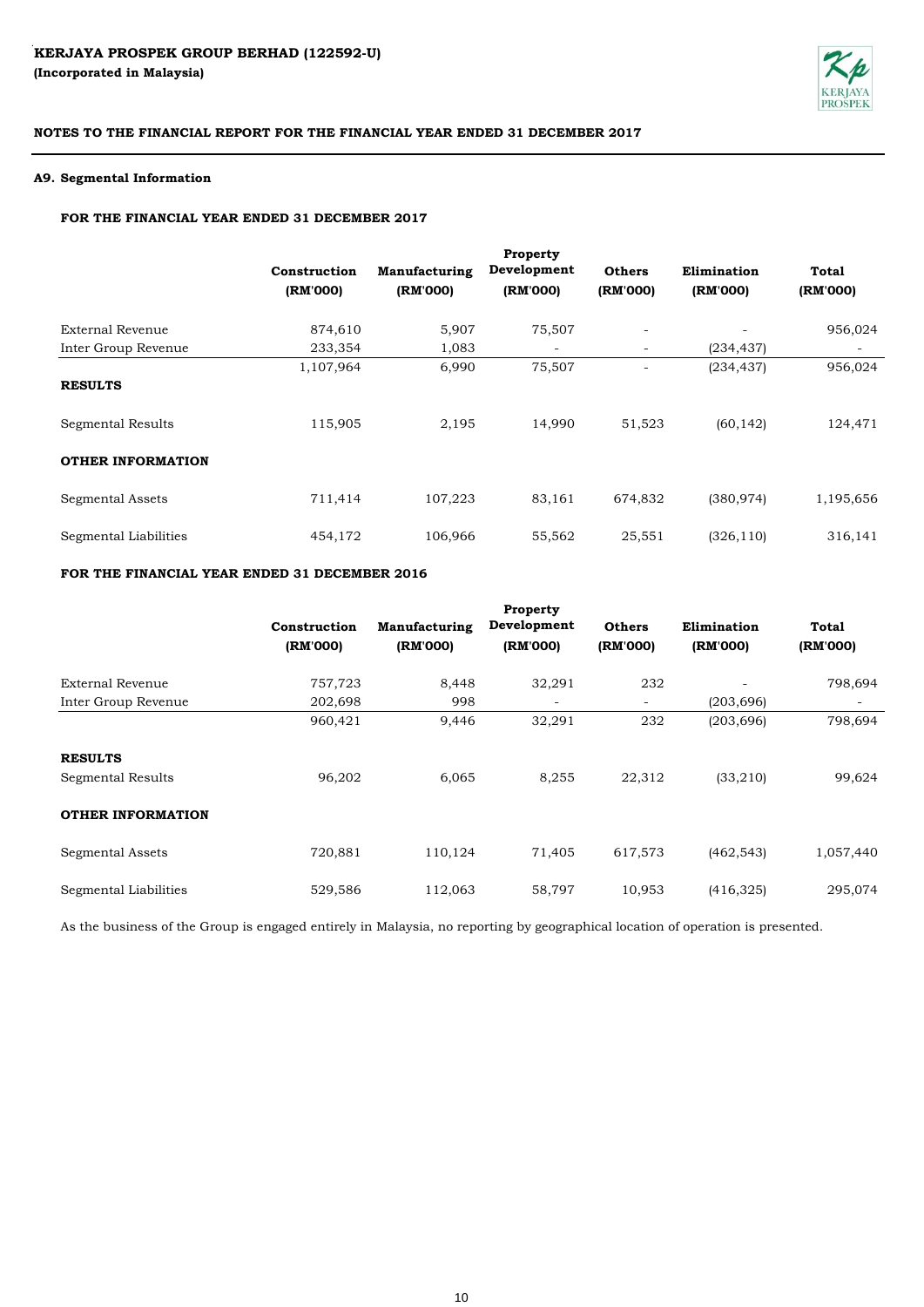

## **A9. Segmental Information (contd.)**

For management purposes, the Group is organised into business units based on their products and services, and has four (4) reportable operating segments as follow:

(i) Construction - Main building construction works, provision of contract workmanship and other related services.

(ii) Manufacturing - Manufacture, assemble, installation and sale of light fittings, furniture, kitchen cabinetry and related products.

(iii) Property Development - Development of residential and/or commercial properties.

(iv) Others - Investment holding and others.

## Segment performance for the financial year ended 31 December 2017 as compared to corresponding preceding year ended 31 **December 2016**

## **(i) Construction**

The construction segment has achieved a total revenue of RM1,107.96 million in the current financial year representing an increase of approximately 15% as compared to its corresponding preceding financial year of RM960.42 million. The segmental profit was further enhanced from RM96.20 million in corresponding preceding year to RM115.91 million in current financial year. The increase in revenue and profit before tax was mainly due to steady progress construction work on-site and improved margin on the projects. The construction segment is expected to continue to deliver positive results and improve the Group's overall turnover and profitability moving forward.

## **(ii) Manufacturing**

The revenue on manufacturing segment has decreased to RM7.00 million in current financial year compared to its corresponding preceding financial year of RM9.45 million. The segmental profit has decreased from RM6.06 million to RM2.20 million as completion of existing projects and newly secured projects were at their initial planning stage. Higher costs were incurred during the quarter due to fixed costs and material purchased for new projects.

## **(iii) Property Development**

The property development division continues to recognise its revenues of RM75.51 million and a profit of RM15.00 million for the current financial year as more sales and purchase agreements were being executed on the project with higher development progress being registered for the project.

## **(iv) Others**

Others refer to investment holding and others. A segmental profit of RM51.52 million was registered mainly due to its dividend income from its subsidiary.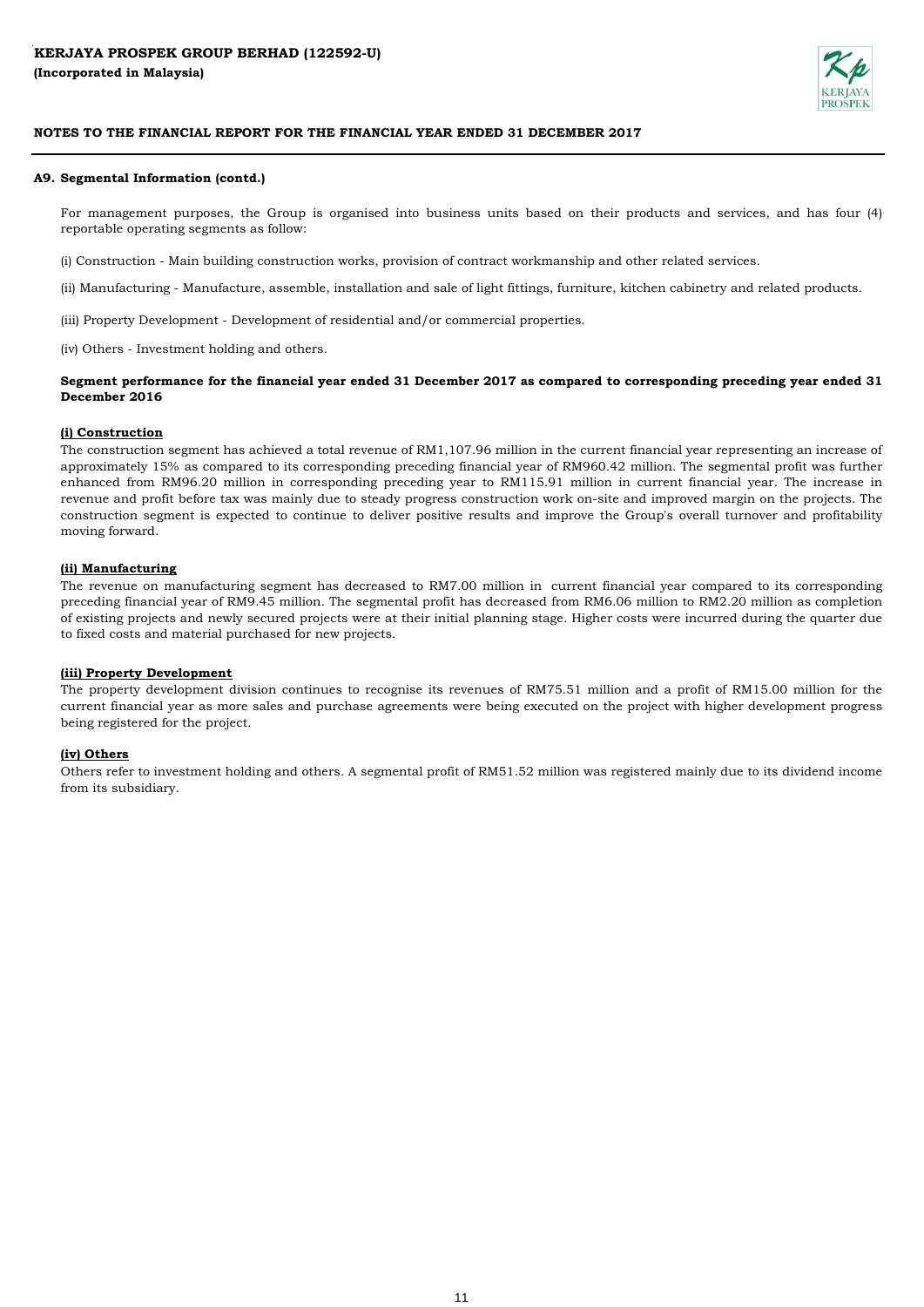|                                                                | Individual | Cumulative<br>Quarter<br>31.12.2017 |  |
|----------------------------------------------------------------|------------|-------------------------------------|--|
|                                                                | Quarter    |                                     |  |
|                                                                | 31.12.2017 |                                     |  |
|                                                                | (RM'000)   | (RM'000)                            |  |
| Amortisation and depreciation of property, plant and equipment | 6,799      | 24,039                              |  |
| Unrealised foreign exchange gain                               | (472)      | (466)                               |  |
| Net fair value loss                                            | 5,985      | 7,208                               |  |
| Interest expenses                                              | 18         | 91                                  |  |
| Interest income                                                | (1, 596)   | (4, 395)                            |  |
| Gain on disposal of property, plant and equipment              | (252)      | (2,533)                             |  |

| Corporate guarantee given to banks for facilities granted to subsidiaries<br>217,057<br>Corporate guarantee given to third parties for the benefit of the Group's<br>subsidiaries<br>94,804<br>311,861 | (a) Contingent Liabilities | Cumulative<br>Quarter<br>31.12.2017<br>(RM'000) |
|--------------------------------------------------------------------------------------------------------------------------------------------------------------------------------------------------------|----------------------------|-------------------------------------------------|
|                                                                                                                                                                                                        |                            |                                                 |
|                                                                                                                                                                                                        |                            |                                                 |
|                                                                                                                                                                                                        |                            |                                                 |

#### **A10. Profit Before Tax**

(b) Contingent Assets

As at the date of this report, there were no contingent assets.

#### **A13. Changes in Contingent Liabilities or Contingent Assets**

#### **A12. Changes in Composition of the Group**

Saved as disclosed below, there were no changes in the composition of the Group for the current quarter and financial period to date:-

#### **A11. Subsequent Events**

#### **A14. Capital Commitments**

#### **NOTES TO THE FINANCIAL REPORT FOR THE FINANCIAL YEAR ENDED 31 DECEMBER 2017**

(a) Acquisition of 7 ordinary shares of RM1.00 each in Kerjaya Prospek Resources Sdn Bhd ("KP Resources") on 17 August 2017. As a result, KP Resources become a 70% owned subsidiary of the Company.

As at the date of this report, the Group has no material capital commitments.

There were no subsequent events as at 26 February 2017, being the latest practicable date which shall not be ealier than 7 days from the date of issuance of this interim financial report.

#### 12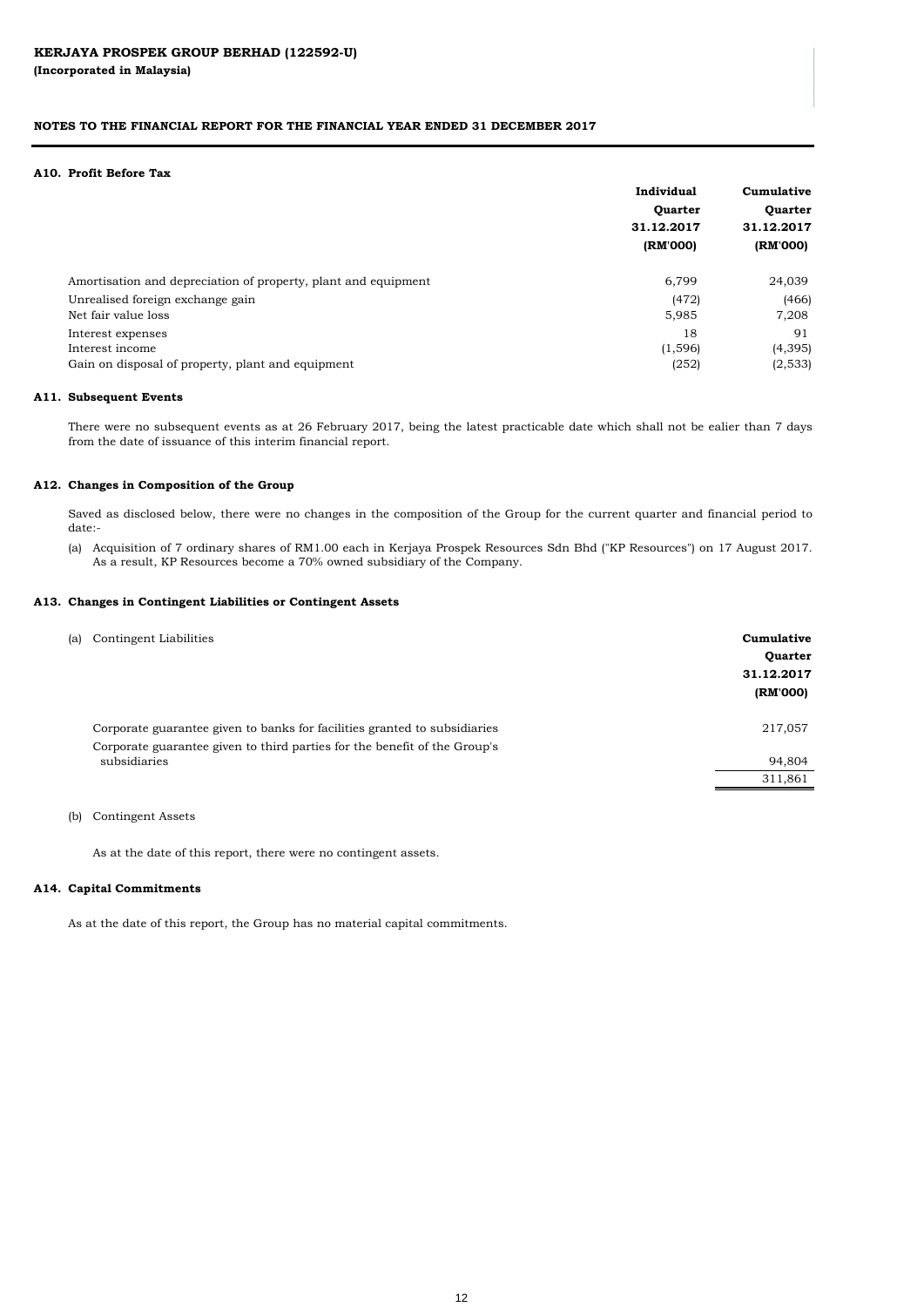#### **B2. Change in Results of Current Quarter Compared to Preceding Quarter**

|                                                                         | Current       | Preceding     |                |
|-------------------------------------------------------------------------|---------------|---------------|----------------|
|                                                                         | Quarter ended | Quarter ended |                |
|                                                                         | 31.12.2017    | 30.09.2017    | <b>Changes</b> |
|                                                                         | (RM'000)      | (RM'000)      | (%)            |
| Revenue                                                                 | 252,663       | 229,941       | 9.9%           |
| Operating Profit                                                        | 41,917        | 42,180        | $-0.6%$        |
| Profit Before Tax                                                       | 40,771        | 41,544        | $-1.9%$        |
| Profit After Tax                                                        | 28,740        | 34,744        | $-17.3%$       |
| Profit Attributable to Ordinary Equity Holders of the Parent holders of |               |               |                |
| the parent                                                              | 28,311        | 34,411        | $-17.7\%$      |

#### **ADDITIONAL INFORMATION REQUIRED BY THE LISTING REQUIREMENTS OF BURSA SECURITIES**

#### **B1. Review of Performance**

Overall, the increase in revenue and PBT were mainly attributed to the construction segment of the Group which currently has a substantial orderbook comprising of projects awarded by premium property developers in Malaysia. The property development segment is also expected to contribute positively to the Group's earnings moving forward with the encouraging take up rate in the Group's property development project in Genting Permai. The outstanding performance especially in the construction segment has mitigated the slowdown in the manufacturing segment which was due to completion of existing projects.

The market would be challenging but sustainable. Barring any unforeseen circumstances, the Group is cautiously optimistic on its

overall businesses moving forward and will continue to sharpen it competitive edge to achieve sustainable growth in the market.

For the current financial year under review, the Group posted a revenue of RM252.66 million as compared to its corresponding preceding financial quarter of RM228.82 million. Along with the increase in revenue, Profit Before Tax ("PBT') in the current quarter jumped to RM40.77 million, representing an increase of RM6.62 million from its corresponding preceding quarter of RM34.15 million.

The Group will continue to exercise vigilance and prudence in achieving its objectives whilst expanding in view of the current global and local economic environments.

#### **B3. Current Year Prospects**

Notwithstanding the Group's objective to expand its core business in construction, it will maintain the manufacturing segment as part of its integrated business objective and strategy and complete the existing property development project.

The Group is pleased that it has delivered growth in both revenue and profit. As at current financial year, the total additional secured order book in hand of the Group is RM1.4 billion. The Group's oustanding order book stands at RM3.0 billion as at current quarter under review. Moving forward, the Group sees the construction segment continue being the main revenue driver of the Group. The Group continues to pursue both high rise and landed development projects from domestic markets. In addition, the Group's maiden project, Vista Residences, has also recorded an encouraging take-up rate with its current unbilled sales of approximately RM71 million.

For the current quarter, the Group recorded a revenue and PBT of RM252.66 million and RM40.77 million respectively as compared to RM229.94 million and RM41.54 million respectively in its immediate preceding quarter due to timing of delivery of works on construction segment which all on going projects were at their planned progression. On the property development segment, the maiden property project; Vista Residences, has also recorded encouranging result with a take-up rate of 76% on higher development progress.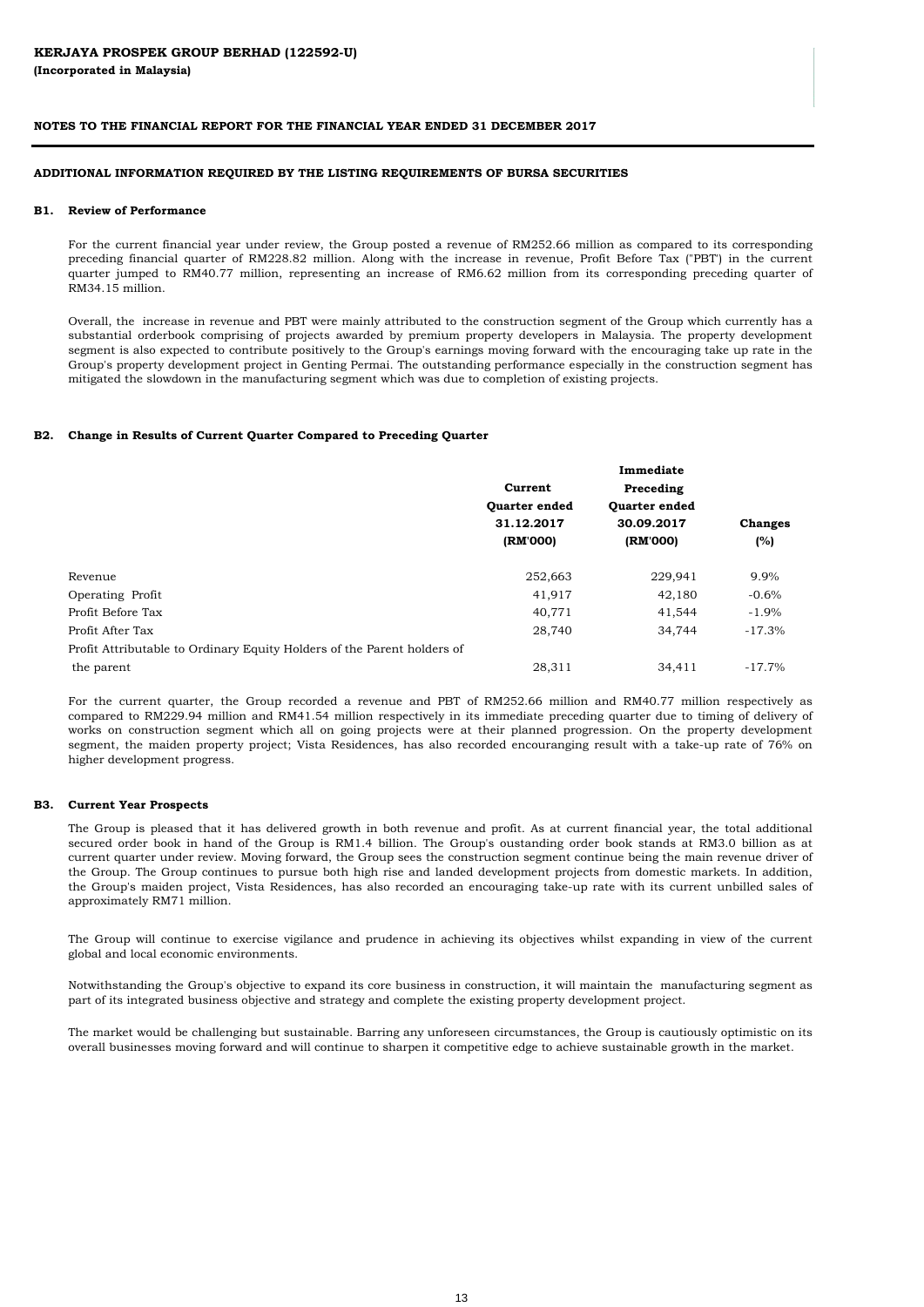|                               | Individual<br>Quarter<br>31.12.2017<br>(RM'000) | Cumulative<br>Quarter<br>31.12.2017<br>(RM'000) |
|-------------------------------|-------------------------------------------------|-------------------------------------------------|
| Malaysia income tax           |                                                 |                                                 |
| - current year                | 9,419                                           | 40,696                                          |
| - over provided in prior year |                                                 | (7)                                             |
|                               | 9,420                                           | 40,689                                          |
| Deferred tax                  |                                                 |                                                 |
| - current year                | 2,611                                           | 1,965                                           |
|                               | 12,031                                          | 42,654                                          |

Borrowings and debts securities have been fully repaid as at the financial year.

The Entitlement Date is on 27 February 2018.

#### **B7. Status of Corporate Proposals**

(a) There were no derivaties as at the current quarter under review.

#### **B9. Dividend**

There were no pending material litigations for the Group as at the date of this report.

There were no other proposal annouced by the Company but pending implementation as of the date of this report. Subsequent to year end, the Company has on 3 January 2018, announced the following proposals which have been approved at the Extraordinary General Meeting held on 12 February 2018:-

- (i) Proposed bonus issue of 677,437,658 new ordinary shares in Kerjaya Prospek Group Berhad ("Kerjaya Shares" or "Shares") ("Bonus Shares") on the basis of 6 bonus shares for every 5 existing Kerjaya Shares held on an entitlement date ("Entitlement Date") ("Proposed Bonus Issue of Shares"); and
- (ii) Proposed bonus issue of 169,359,414 new warrants in the Company ("Bonus Warrants") on the basis of 6 bonus warrants for every 20 existing Kerjaya Shares held on the same Entitlement Date as the Proposed Bonus Issue of Shares.

ii) The payment date of the interim dividend is on 29 August  $2017$ ; iii)In respect of deposited securities, entitlement to dividends to be determined on the basis of the record of depositors as at 15 August 2017.

#### **B8. Changes in Material Litigation**

#### **B10. Derivatives and Fair Value Changes of Financial Liabilities**

#### **B5. Taxation**

#### **B4. Profit Forecast**

#### **B6 Group Borrowings and Debt Securities**

(b) The fair value changes arising from discounting future retention sum receivables and retention sum payables to present value for the current quarter under review has been accounted accordingly. The net fair value loss for the financial period amounted to approximately RM7.21 million.

The Board of Directors declared an interim dividend in respect of financial year ending 31 December 2017 as follows:

- i) A single tier interim dividend of 5.5sen per ordinary share;
- 

The total dividend for the current financial period is single tier of 5.5 sen per ordinary share.

The Group's effective tax rate for the current quarter is lower than the statutory tax rate of 24% mainly due to inclusion of certain non-taxable items in the income statement.

There were no profit forecast prepared or profit guarantee made by the Group.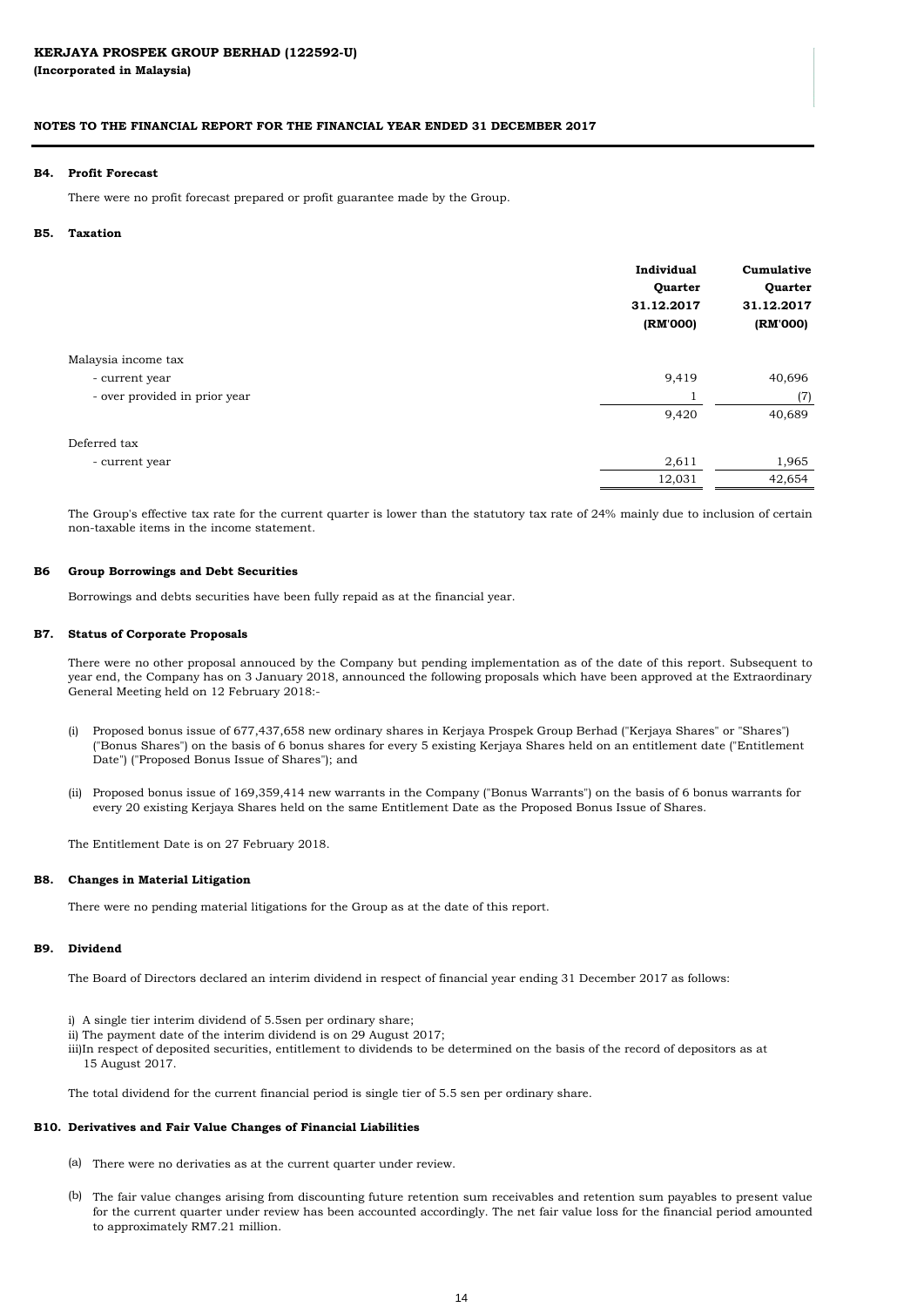

#### **B11. Earnings Per Share**

|                                                                                      | <b>Individual Quarter Ended</b> |            | <b>Cumulative Quarter Ended</b> |            |
|--------------------------------------------------------------------------------------|---------------------------------|------------|---------------------------------|------------|
|                                                                                      | 31.12.2017                      | 31.12.2016 | 31.12.2017                      | 31.12.2016 |
| <b>Earnings</b>                                                                      |                                 |            |                                 |            |
| Profit attributable to owners of the Company (RM'000)                                | 28,311                          | 25,873     | 124,471                         | 99,624     |
| a) Basic                                                                             |                                 |            |                                 |            |
| Weighted average number of ordinary shares ('000)                                    | 509,646                         | 508,521    | 533,830                         | 372,032    |
| Basic Profit per share attributable to equity holders of the<br><b>Company (Sen)</b> | 5.56                            | 5.09       | 23.32                           | 26.78      |

# **b) Diluted**

For the purpose of calculating diluted earnings per share, the profit attributable to the equity holders of the Company and the weighted average number of ordinary shares issued during the year have been adjusted for the dilutive effects of all potential ordinary shares, i.e. exercise of warrants

| <b>Earnings</b>                                                                     | <b>Individual Quarter Ended</b> |            | <b>Cumulative Quarter Ended</b> |            |
|-------------------------------------------------------------------------------------|---------------------------------|------------|---------------------------------|------------|
|                                                                                     | 31.12.2017                      | 31.12.2016 | 31.12.2017                      | 31.12.2016 |
| Profit attributable to owners of the Company (RM'000)                               | 28.311                          | 25,873     | 124.471                         | 99,624     |
| Weighted average number of ordinary shares ('000)                                   | 509.646                         | 508,521    | 533,830                         | 372,032    |
| Effect of dilution of warrants ('000)                                               |                                 | 13,510     |                                 | 13,537     |
| Effect of dilution of RCPS ('000)                                                   |                                 | 33,345     |                                 | 33,345     |
| Adjusted weighted average number of ordinary shares in issue and<br>issuable ('000) | 509,646                         | 555,376    | 533,830                         | 418,914    |
| Diluted Profit per share attributable to equity holders of the<br>Company (Sen)     | 5.56                            | 4.66       | 23.32                           | 23.78      |